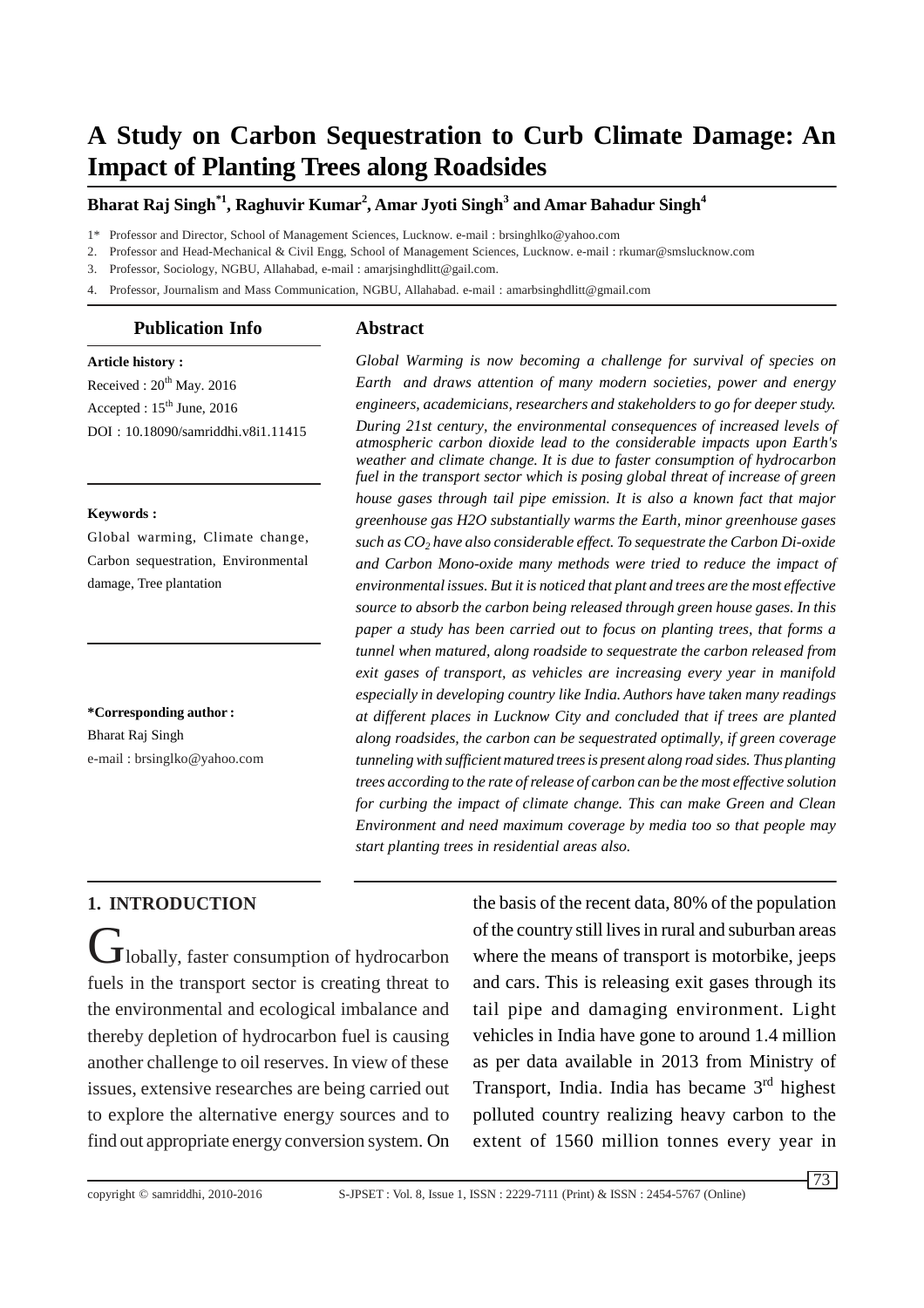comparison with those of China and USA that are releasing 21,000 and 20,560 million tonnes respectively. This has major impact on climate change globally.

Global Warming and Climate Change refers to an increase in average global temperature. Natural events and Human activities are believed to be the main contributors to such increase in average global temperature. The climate change, caused by rising emission of Carbon Dioxide from vehicles, factories and power stations, will not only affect the atmosphere and the sea but also alter the geology of the Earth. Emission of Carbon Dioxide due to the use of fossil energy will change the climate and the temperature with an estimated increase by  $2^{\circ}$  to  $6^{\circ}$ C within year 2100, which is a tremendous increase from our current average temperature of  $1.7^{\circ}$  C as predicted by IPCC. Forecasts indicate that major storms could devastate New York City in next decade whereas Gulf countries could get affected badly well before.

Predictions of catastrophic global warming are based on computer climate modeling, a branch of science still in its infancy. There are also no experimentally validated theoretical evidences of such amplification [1]. The  $CO_2$  levels have increased substantially and are expected to continue doing so and humans have also been responsible for this increase in environment. There is, however, one very dangerous possibility. Our industrial and technological civilization depends upon abundant, low-cost energy. This civilization has already brought unprecedented prosperity to the people of more developed nations. Billions of people in the less developed nations are now lifting themselves from poverty by adopting this technology [2-5].

Industrial conversion of energy into forms that are useful for human activities is the most important aspect of technology. Abundant inexpensive energy is required for the prosperous maintenance of human life and continued advancement of life-enriching technologies. People who are prosperous have the wealth required to protect and enhance their natural environment **[6-8].** Currently, the United States is a net importer of energy. Americans spend about \$300 billion per year for importing oil and gas – and an additional amount for military expenses related to those of imports.

Thus, we have to think how to sequestrate carbon being released while using huge quantity of Hydrocarbons every year and burning it for producing energy to cater current needs. The paper describes the detail about carbon absorption process through plant and how it can reduce the carbon being emitted in the atmosphere especially by transport sector alone. It is found that if we plan and develop proper scheme of road construction and planting trees along road sides to form tunneling by green coverage. It can have major impact to sequestrate it without damaging environment and making our future generations also happy.

# 2. METHODOLOGY OF CO<sub>2</sub> **TRANSFORMATION INTO OXYGEN**

#### *2.1 Process of Carbon Absorption Rates by Trees*

White oak trees live about 100 years, reaching heights of 100 feet or so, with trunks about 9 feet in diameter and canopies about 60 feet around [9]. A tree of a given height has a volume roughly equivalent to a cylinder whose diameter is that of the trunk at the base, if assumed. So, a 100-foot tree with a 9' trunk has a volume:

 $v = \pi r^2 h = \pi^* (4.5^2) * 100 = 6362$  cubic feet (1)

One cubic foot of white oak weighs 47 lbs. (assuming living weight). So, the tree at maturity will weigh 299,000 pounds. If the tree grows at a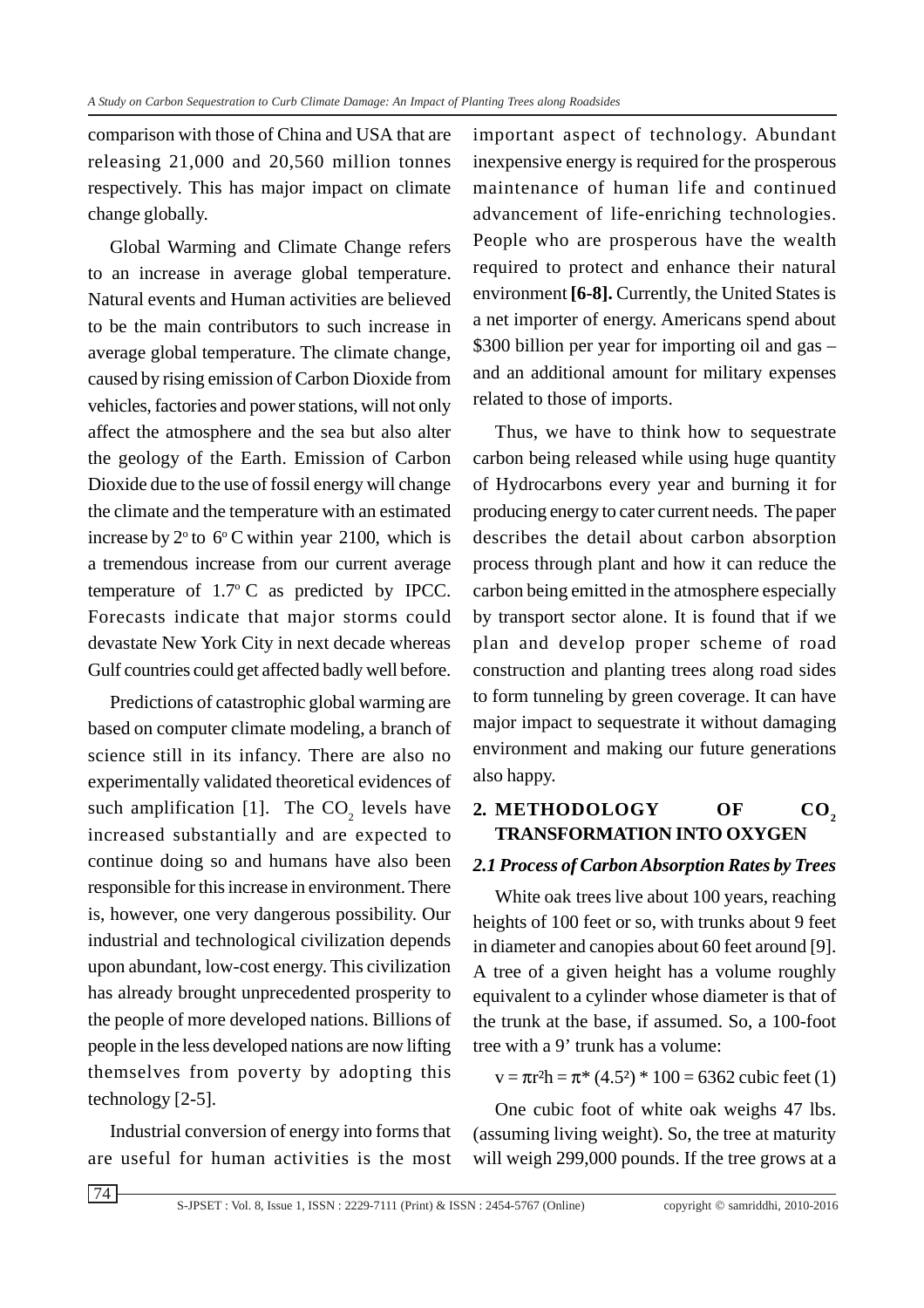uniform rate, it will be 2990 pounds per year over its 100-year lifespan. About 60% of a living tree is cellulose; the rest is mostly water; only the cellulose contains carbon. So that is  $2990 * 0.6 =$ 1794 pounds of cellulose per year.

From polyglot, Cellulose,  $\mathrm{C_{6}H_{10}O_{5}}$ , is produced from CO, as:

$$
6CO_2 + 5H_2O \to C_6H_{10}O_5 + 6O_2 \tag{2}
$$

The sequence of reactions that results in cellulose is much more complicated, but it doesn't matter for this analysis:

Atomic weights are (very round numbers): C=12, H=1, O=16. To produce 1 mol of cellulose (162 g) requires 6 mol of  $CO<sub>2</sub>$ , (264 g) and 5 mol of water (90 g) and releases 6 mol (192 g) of oxygen. Therefore, it can be figured out the quantity of  $CO<sub>2</sub>$ , absorbed from the mass of the tree.  $1000 \text{ kg}$  of tree soaked up 1630 kg of  $\text{CO}_2$ , .... So:

1794 lbs  $*$  1.63 = 2924 lbs of CO<sub>2</sub>,  $(3)$ 

In a year's time, a single white oak gains 2990 lbs, trapping 2924 lbs of  $\text{CO}_2$ . It releases 2130 lbs of  $O_2^{\vphantom{\dagger}}$  . It takes 0.68 white oaks / year to convert a ton of  $CO_2$ , .

Therefore, you can figure out the quantity of  $\text{CO}_2$  absorbed from the mass of the tree. 1000kg of tree soaked up 1630kg of  $\mathrm{CO}_2$ ... all that remains is to figure out how fast your trees grow and how dense they are. Different trees have very different growth rates and densities of their wood. But, we knew that, the study of density of various species and their growth rates can also be done separately in terms of height and girth. It is also learnt that three trees can offset 1 ton over the next ten years. The Green fleet project suggests that 17 native Australian trees will absorb the  $CO<sub>2</sub>$  of a "typical" car that will produce 4.3 tonnes-  $CO_2$  in a year. The trees turn  $CO_2$  and  $H_2O$  into cellulose  $(C_6H_{10}O_5)$  and oxygen. For finding better data one

has to go far a research project on the development of sustainable timber farms.

## 2.2 Fertilization of Plants by CO<sub>2</sub>

Plant life provides a large sink for  $CO<sub>2</sub>$ . Using current knowledge about the increased growth rates of plants and assuming increased  $\mathrm{CO}_2$  release as compared to current emissions, it has been estimated that atmospheric  $\mathrm{CO}_2$  levels may rise to about 600 ppm before leveling off. At that level, CO<sub>2</sub> absorption by increased Earth biomass is able to absorb about 10 Gt C per year. At present, this absorption is estimated to be about 3 Gt C per year [10].

As atmospheric  $CO<sub>2</sub>$  increases, plant growth rates increase. Also, leaves transpire less and lose less water as  $CO<sub>2</sub>$  increases, so that plants are able to grow under drier conditions. Animal life, which depends upon plant life for food, increases proportionally.



**Fig.1:** Plantation of Trees along Road side forming Tunnel

It is also learnt that plant response to  $CO<sub>2</sub>$ fertilization is nearly linear with respect to  $CO<sub>2</sub>$ concentration over the range from 300 to 600 ppm. Wheat growth is accelerated by increased atmospheric  $CO<sub>2</sub>$ , especially under dry conditions. Orange and young Pine tree growth enhancement with two atmospheric  $CO$ , increase – that which has already occurred since 1885 and that projected for the next two centuries. The relative growth enhancement of trees by CO<sub>2</sub> diminishes with age.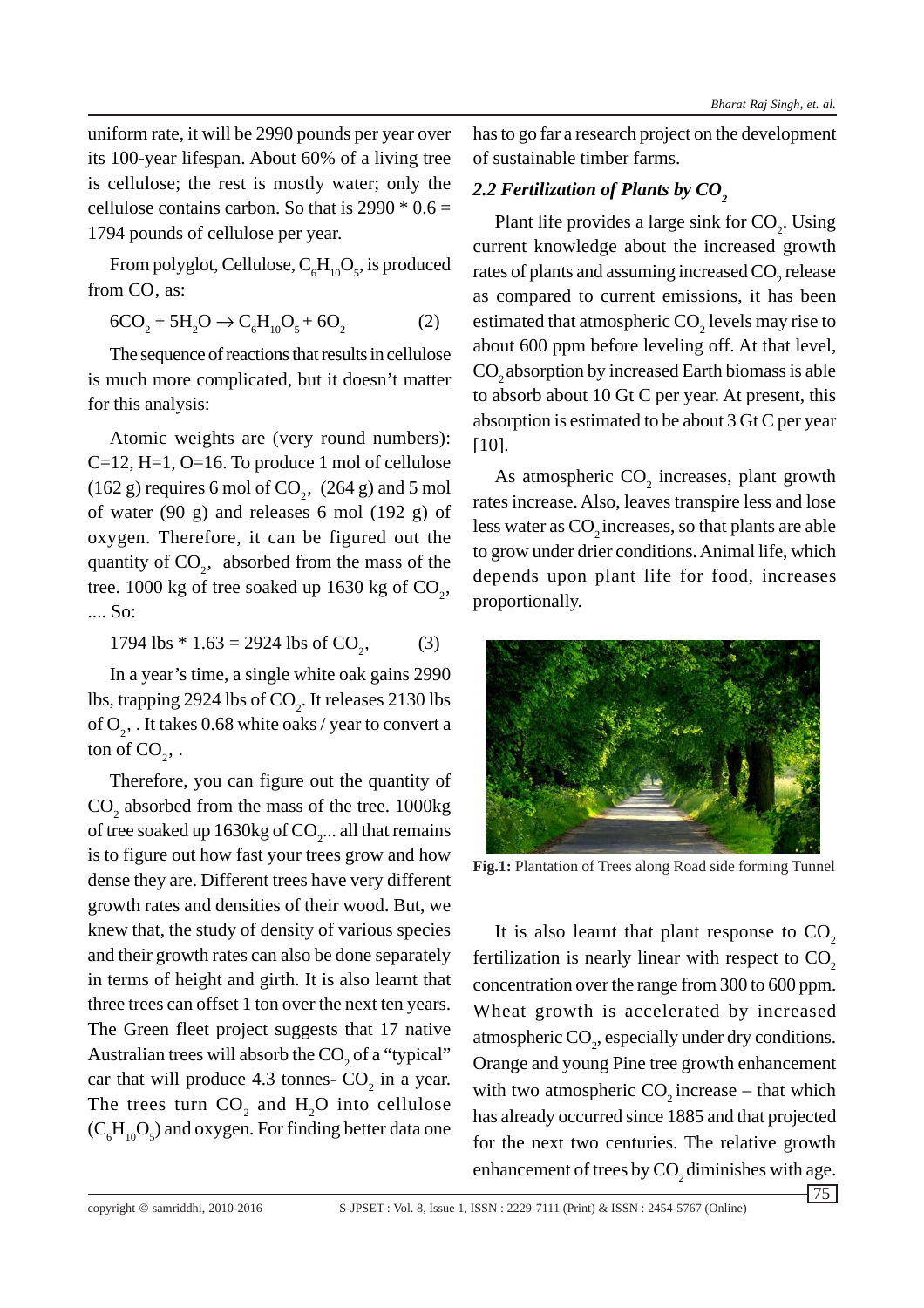## **3. FIELD DATA COLLECTION AND STUDY**

A study was conducted during May 2016 in Lucknow city at different locations where major transport vehicles ply.

Considering all other factor constant, the data of (%) percentage of Green Coverage vs Temperature was taken at different locations of the city.

**Table-1:** Green Coverage and Temperature taken on \*Date: May 07, 2016 at 12:00 Noon to 12:30 pm at different location of City, Lucknow

| S.                                                                       | <b>Location at Which</b> | <b>Green Coverage in</b> | <b>Temperature</b>  |  |  |
|--------------------------------------------------------------------------|--------------------------|--------------------------|---------------------|--|--|
| No.                                                                      | Reading is taken         | Percentage               | (in Deg Centigrade) |  |  |
|                                                                          | Doordarshan, Ashok Marg  | 65                       | 41.8                |  |  |
|                                                                          | Gomti Nagar              |                          | 42.7                |  |  |
|                                                                          | Chak Gajaria             |                          | 47.8                |  |  |
|                                                                          | Khurdahi                 | 25                       | 42.4                |  |  |
| Source: * Prof. Bharat Raj Singh, School of Management Sciences, Lucknow |                          |                          |                     |  |  |



**Fig.2:** Green Coverage vs Temperature at Different Locations in Lucknow

| <b>Table-2:</b> Green Coverage and Temperature taken on *Date: May 17, 2016 at 3:15 pm to 4:30 pm at |  |  |  |
|------------------------------------------------------------------------------------------------------|--|--|--|
| different locations in Lucknow City.                                                                 |  |  |  |

| S.                                                           | <b>Location at Which</b> | <b>Green Coverage in</b> | <b>Temperature</b>  |  |  |
|--------------------------------------------------------------|--------------------------|--------------------------|---------------------|--|--|
| No.                                                          | Reading is taken         | Percentage               | (in Deg Centigrade) |  |  |
|                                                              | Ambedkar Park            |                          | 50                  |  |  |
|                                                              | Lohiya park              | 60                       | 41.4                |  |  |
|                                                              | Gomti Nagar Vistar       | 30                       | 45.4                |  |  |
|                                                              | Cantonment               | 75                       | 411                 |  |  |
| Source: ** Prof. Dhruvsen Singh, Lucknow University, Lucknow |                          |                          |                     |  |  |



**Fig.3:** Green Coverage vs Temperature at Different Locations in Lucknow

76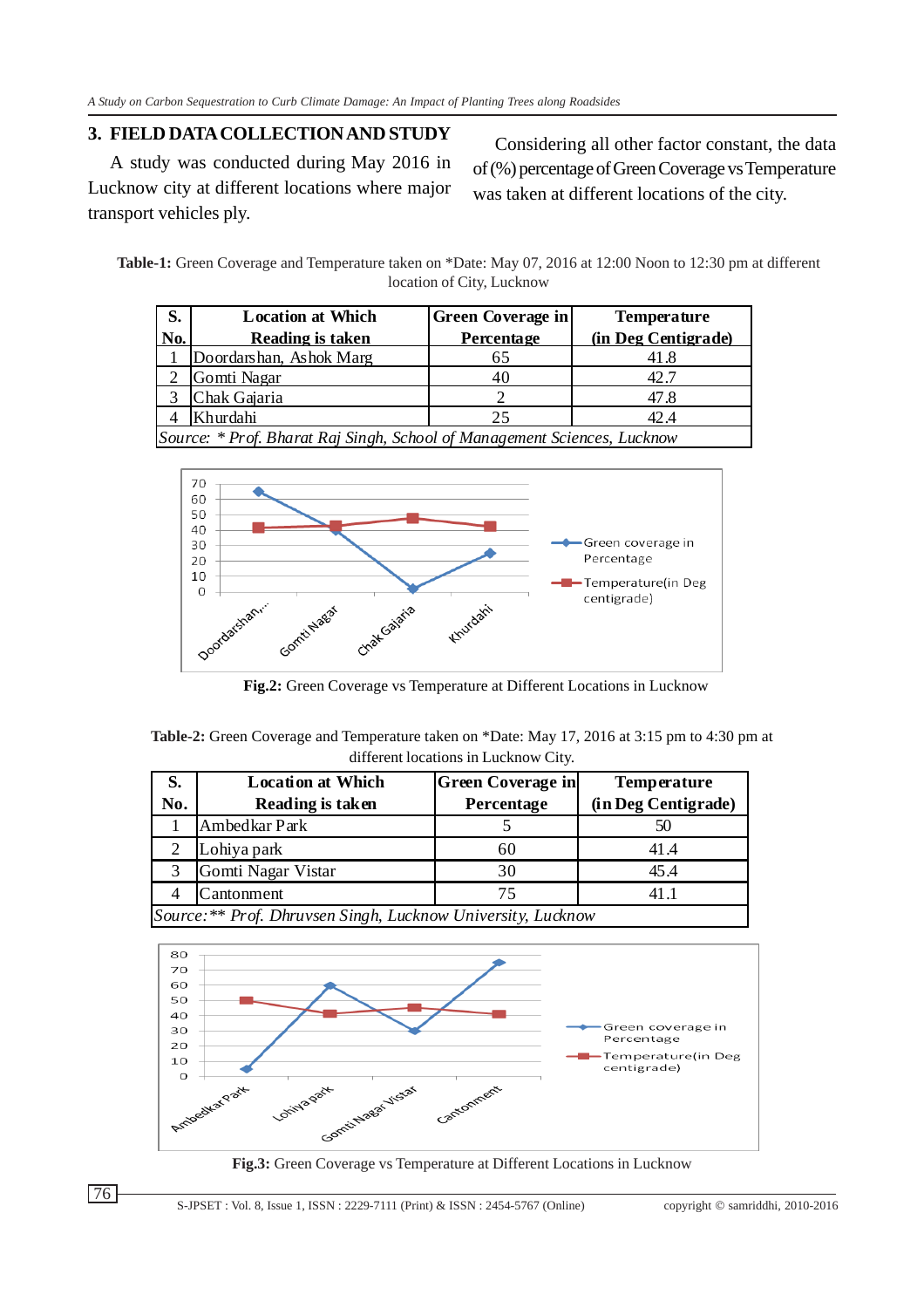## **3. RESULTS AND DISCUSSION**

According to the data taken on two days, atmosphere was clear and sunny. The vehicles moving on roads were considered average, same excepting Chak Gajaria.

- The first data was taken on  $07<sup>th</sup>$  May, 2016 shows that temperature at Doordarshan Kendra was lowest to  $41.8^{\circ}$ C, whereas at Chak Gajaria, it was highest to  $47.8^{\circ}$  C. Though the rate of vehicle movement was 15-20% compared to that of Doordarshan Kendra [Table 1]. There was about 5°C temperature difference which showed that carbon sequestration at Doordarshan was high where vehicle movement numbers and green coverage was high [Fig. 2].
- From the second reading taken on  $17<sup>th</sup>$  May, 2016, it was observed that the temperature at Cantonment area was lowest to  $41.1^{\circ}$ C and Green Coverage was 75% and vehicle movement was also high [Table 2]. Whereas, at Ambedkar Park, the temperature was highest to 50°C, Green Coverage was hardly 5% and vehicle movement was high. There was a temperature difference of 10°C. This shows that at Cantonment Carbon Sequestration was very high being High Green Coverage and heavy vehicle movement [Fig. 3].

From above, it is noticed that in case vehicle movement is high and Green Coverage is low, practically, Carbon Sequestration is low and where the Green Coverage is high and vehicle movement is high, Carbon Sequestration is high. This leads to absorb carbon being emitted from tail pipe of vehicles. If proper project of tree plantation is executed along the road sides, that will have very positive impact to lower down the global warming effect due to increased transport uses by developed and developing countries.

## **4. CONCLUSION**

From the above study, it is concluded that, there are no experimental data to support the hypothesis that:

- Increase in Human Hydrocarbon use or of atmospheric Carbon Dioxide and other Greenhouse Gases are causing or can be expected to cause unfavorable changes in global temperatures.
- As coal, oil, and natural gases are used to feed and lift vast numbers of people from poverty across the globe, more  $\mathrm{CO}_2^{\scriptscriptstyle{-}}$  will be released into the atmosphere. This will help to maintain and improve health, longevity, prosperity, and productivity of all people in the developed and developing countries.
- Human activities are producing rise in  $CO<sub>2</sub>$  in the atmosphere. Mankind is moving carbon in coal, oil, and natural gases from underground to the atmosphere, where it is available for conversion into living things. By planting more trees along roadsides, we will be living in an increasingly lush environment of plants and animals as a result of this.
- $CO<sub>2</sub>$  increase that will be absorbed by trees planted around residential area in urban, semiurban, rural area and roadsides where transport vehicles are extensively running will make our living healthier.

Our children will therefore enjoy living on Earth with far more plant and animal life with which we are blessed, provided, we have to plan and execute considerable projects to plant trees along road sides as per load and rate of vehicular movement. Trees along roadsides can make Green and Clean Environment and need maximum coverage by media so that people may start planting trees in residential areas also.

 $\overline{77}$